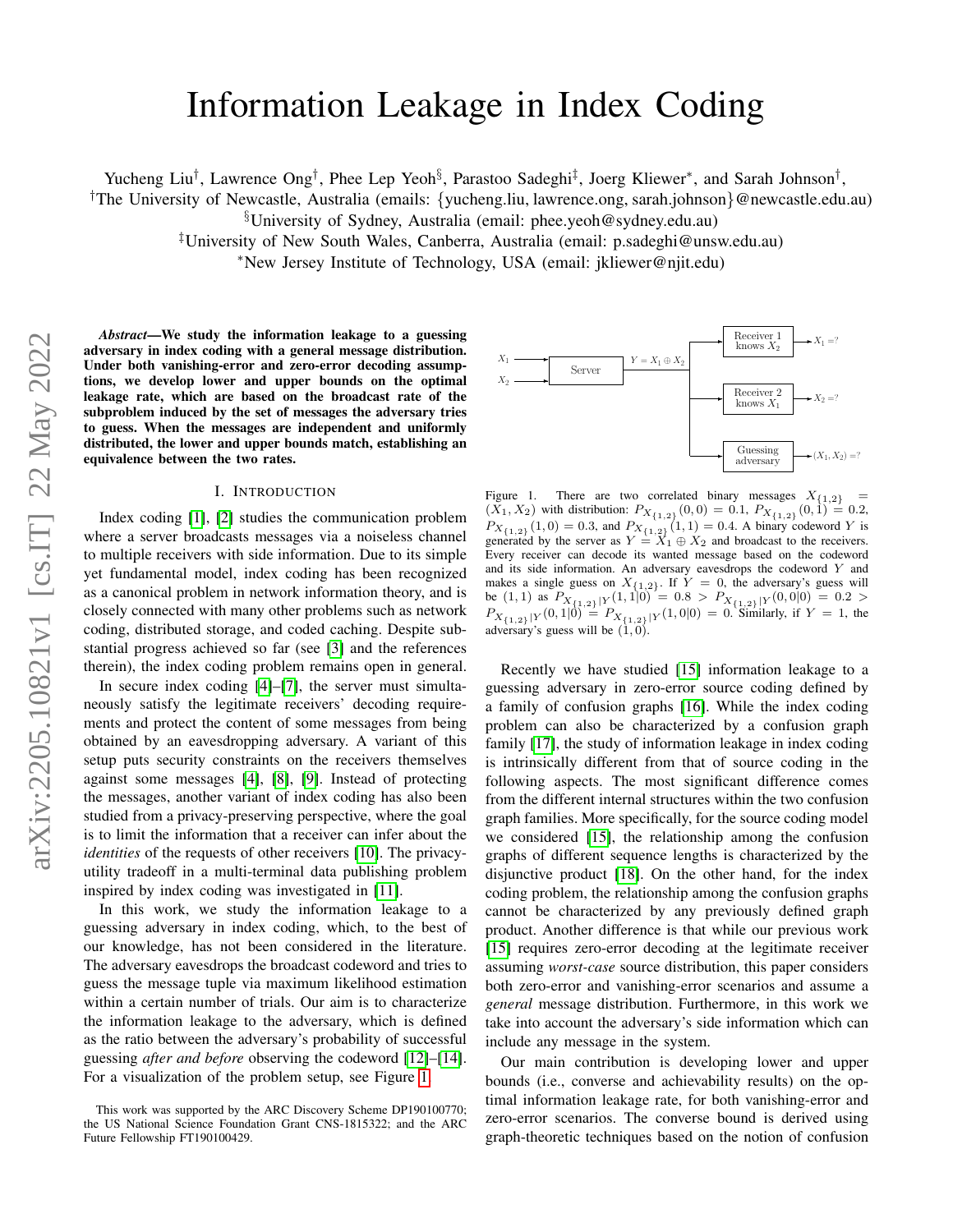graphs for index coding [\[17\]](#page-5-13). The achievability result is established by constructing a deterministic coding scheme as a composite of the coding schemes for two subproblems, one induced by the messages the adversary knows as side information and the other induced by the messages the adversary does not know and thus tries to guess.

Moreover, we show that when the messages are uniformly distributed and independent of each other (as in most existing works for index coding), the lower and upper bounds developed match. This establishes an equivalence between the optimal leakage rate of the problem and the optimal compression rate of the subproblem induced by the messages the adversary tries to guess.

### II. SYSTEM MODEL AND PROBLEM FORMULATION

*Notation:* For any  $a \in \mathbb{Z}^+$ ,  $[a] \doteq \{1, 2, \dots, a\}$ . For any discrete random variable  $Z$  with probability distribution  $P_Z$ , we denote its alphabet by  $\mathcal Z$  with realizations  $z \in \mathcal Z$ .

There are  $n$  discrete memoryless stationary messages (sources),  $X_i, i \in [n]$ , of some common finite alphabet X. For any  $S \subseteq [n]$ , set  $X_S = (X_i, i \in S)$ ,  $x_S = (x_i, i \in S)$ , and  $\mathcal{X}_S \doteq \mathcal{X}^{|S|}$ . Thus  $X_{[n]}$  denotes the tuple of all n messages, and  $x_{[n]} \in \mathcal{X}_{[n]}$  denotes a realization of the message *n*-tuple. By convention,  $X_{\emptyset} = x_{\emptyset} = \mathcal{X}_{\emptyset} = \emptyset$ . We consider an arbitrary, but fixed distribution  $P_{X_{[n]}}$  on  $\mathcal{X}_{[n]}$ , assuming without loss of generality that it has full support<sup>[1](#page-1-0)</sup>.

There is a server containing all messages. It encodes the tuple of *n* message sequences  $X_{[n]}^t = (X_i^t, i \in [n])$ according to some (possibly randomized) encoding function  $f$  to some codeword  $Y$  that takes values in the code alphabet  $\mathcal{Y} = \{1, 2, ..., M\}$ . Each message sequence  $X_i^t$  =  $(X_{i,1}, X_{i,2}, \ldots, X_{i,t})$  is of length t symbols. The server then transmits the codeword to  $n$  receivers via a noiseless broadcast channel of normalized unit capacity. Let  $P_{Y,X_t^t}$ denote the joint distribution of the message sequence tuple  $X_{[n]}^t$  and the codeword Y. For any  $S \subseteq [n]$ , we define the following notation for message sequence tuples.

- $\mathcal{X}_{S}^{t} = \mathcal{X}^{t|S|};$
- $X_S^t = (X_i^t, i \in S) = (X_{S,1}, X_{S,2}, \ldots, X_{S,t}),$  where  $X_{S,j} = (X_{i,j}, i \in S)$  for every  $j \in [t]$ . Note that  $X_{i,j}$ denotes the j-th symbol of message sequence  $X_i^t$ .
- Similarly,  $x_S^t = (x_i^t, i \in S) = (x_{S,j}, j \in [t])$ , where  $x_{S,j} = (x_{i,j}, i \in S)$  for every  $j \in [t]$ .

Also, as the messages are memoryless, for any  $x_{[n]}^t =$  $(x_{[n],1}, x_{[n],2}, \ldots, x_{[n],t}), P_{X_{[n]}^t}(x_{[n]}^t) = \prod_{j \in [t]} P_{X_{[n]}}(x_{[n],j}^t).$ On the receiver side, we assume that receiver  $i \in [n]$ wishes to obtain message  $X_i^t$  and knows  $X_{A_i}^t$  as side information for some  $A_i \subseteq [n] \setminus \{i\}.$ 

More formally, a  $(t, M, f, g)$  *index code* can be defined by

• One stochastic encoder  $f: \mathcal{X}^{nt} \to \{1, 2, ..., M\}$  at the server that maps each message sequence tuple  $x_{[n]}^t \in$  $\mathcal{X}^{nt}$  to a codeword  $y \in \{1, 2, ..., M\}$ , and

• *n* deterministic decoders  $\mathbf{g} = (g_i, i \in [n])$ , one for each receiver  $i \in [n]$ , such that  $g_i: \{1, 2, ..., M\} \times \mathcal{X}^{t|A_i|} \rightarrow$  $\mathcal{X}^t$  maps the codeword y and the side information  $x_{A_i}^t$ to some estimated sequence  $\hat{x}_i^t$ .

For any  $\epsilon > 0$ , we say a  $(t, M, f, g)$  index code is *valid* (with respect to  $\epsilon$ ) if and only if (iff) the average probability of error satisfies  $P_e = P\{(X_{[n]}) \neq (X_{[n]})\} \leq \epsilon$ . We say a compression rate R is achievable iff for every  $\epsilon > 0$ , there exists a valid  $(t, M, f, g)$  code such that  $R \geq (\log M)/t$ .

The *optimal* compression rate R, also referred to as the *broadcast rate*, can be defined as

$$
\mathcal{R} = \lim_{\epsilon \to 0} \lim_{t \to \infty} \inf_{\text{valid } (t, M, f, \mathbf{g}) \text{ code}} \frac{\log M}{t}.
$$
 (1)

We say a  $(t, M, f, g)$  code is valid with respect to zeroerror decoding iff the average probability of error is zero. The zero-error broadcast rate  $\rho$  can then be defined as

$$
\rho \doteq \lim_{t \to \infty} \inf_{\text{valid } (t, M, f, \mathbf{g}) \text{ code w.r.t.}} \frac{\log M}{t}.
$$
 (2)

Clearly, by definition, we always have  $\mathcal{R} \leq \rho$ .

The side information availability at receivers for a specific index coding instance can be represented by a sequence  $(i|j \in A_i), i \in [n]$ . Alternatively, it can be characterized by a family of *confusion graphs*,  $(\Gamma_t, t \in \mathbb{Z}^+)$  [\[17\]](#page-5-13). For a given sequence length t, the confusion graph  $\Gamma_t$  is an undirected graph defined on the message sequence tuple alphabet  $\mathcal{X}_{[n]}^t$ . That is,  $V(\Gamma_t) = \mathcal{X}_{[n]}^t$ . Vertex  $x_{[n]}^t$  in  $\Gamma$ corresponds to the realization  $x_{[n]}^t$ . Any two different vertices  $x_{[n]}^t$ ,  $z_{[n]}^t$  are adjacent in  $\Gamma_t$  iff  $x_i^t \neq z_i^t$  and  $x_{A_i}^t = z_{A_i}^t$  for some receiver  $i \in [n]$ . We call any pair of vertices satisfying this condition *confusable*. Hence,  $E(\Gamma_t) = \{ \{ x_{[n]}^t, z_{[n]}^t \}$ :  $x_i^t \neq z_i^t$  and  $x_{A_i}^t = z_{A_i}^t$  for some  $i \in [n]$ .

For correct decoding at all receivers, any two realizations  $x_{[n]}^{t}$ ,  $z_{[n]}^{t}$  can be mapped to the same codeword y with nonzero probabilities iff they are not confusable [\[17\]](#page-5-13). See Figure [2](#page-2-0) below for a toy example of an index coding instance and its confusion graph. For the definitions for basic graphtheoretic notions, see any textbook on graph theory (e.g., Scheinerman and Ullman [\[18\]](#page-5-14)).

Consider any set  $S \subseteq [n]$ . The subproblem induced by S is jointly characterized by the distribution  $P_{X_S}$  and the sequence  $(i|A_i \cap S), i \in S$ . Let  $\Gamma_t(S)$  denote the confusion graph of sequence length  $t$  of the subproblem induced by  $S$ . Let  $\mathcal{R}(S)$  and  $\rho(S)$  denote the broadcast rate and zero-error broadcast rate of the subproblem induced by S, respectively.

<span id="page-1-1"></span>**Preliminaries on**  $\mathcal{R}$  and  $\rho$ : Consider any index coding problem characterized by confusion graphs  $(\Gamma_t, t \in \mathbb{Z}^+)$  and distribution  $P_{X[n]}$ . We start with the following lemma.

*Lemma 1:* To characterize the broadcast rate  $\mathcal{R}$  and zeroerror broadcast rate  $\rho$ , it suffices to only consider index codes with deterministic encoding function  $f$ .

The above lemma can be simply proved by showing that given any valid index code with a stochastic encoding function, one can construct another valid code with a deterministic encoding function and same or smaller compression rate.

<span id="page-1-0"></span><sup>1</sup>While a common assumption in most index coding literatures is that the messages are independent and uniformly distributed, here we consider the more general case with arbitrary joint distribution for the messages.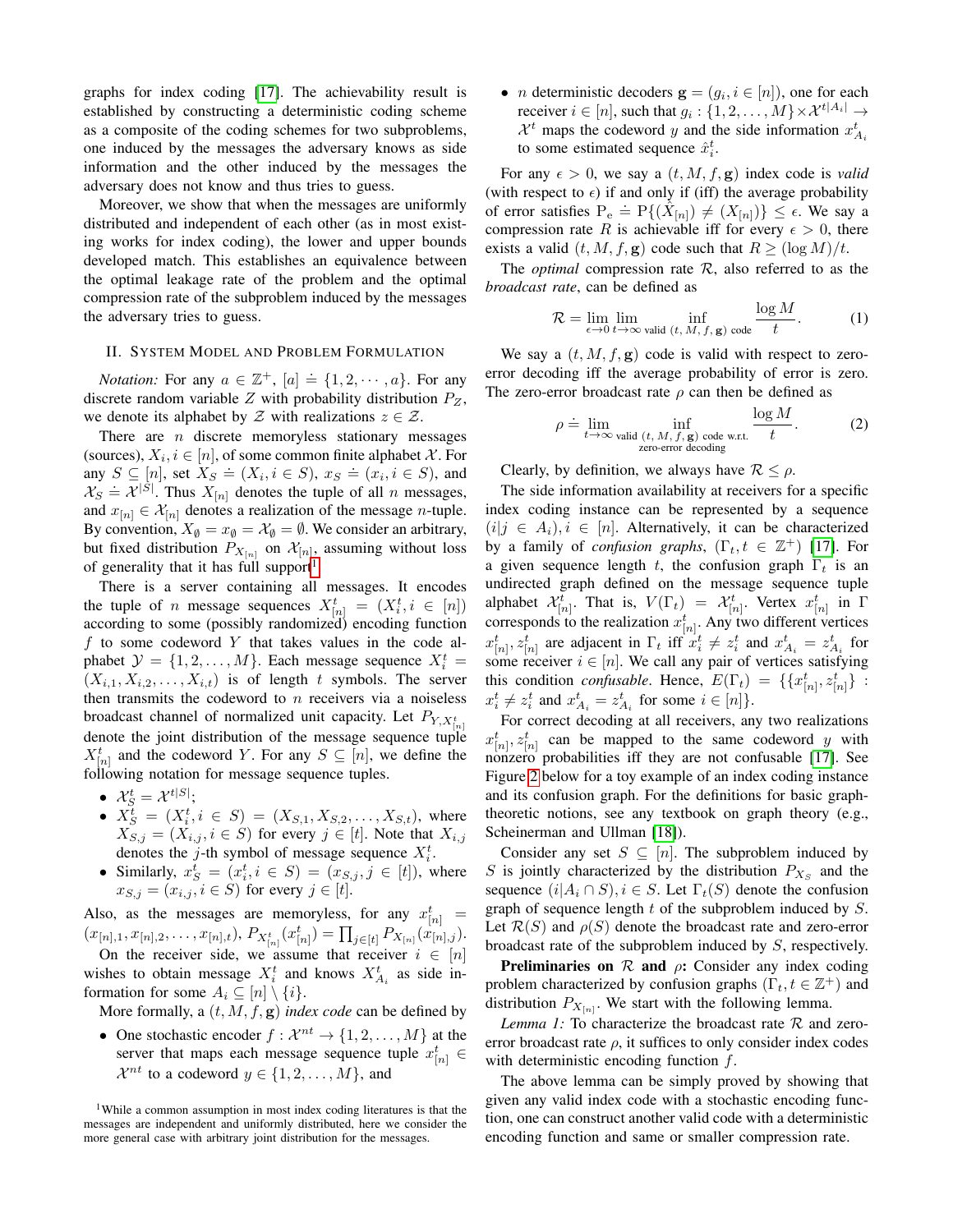

<span id="page-2-0"></span>Figure 2. The confusion graph  $\Gamma_1$  with  $t = 1$  for the 3-message index coding instance  $(1|-), (2|3), (3|2)$ . Note that, for example,  $x_{[n]} = (0, 0, 0)$ and  $z_{[n]} = (0, 0, 1)$  are confusable because  $x_3 = 0 \neq z_3 = 1$  and  $x_{A_3} =$  $x_2 = 0 = z_2 = z_{A_3}$ . Suppose  $(0, 0, 0)$  and  $(0, 0, 1)$  are mapped to the same codeword  $y$  with certain nonzero probabilities. Then upon receiving this y, receiver 3 will not be able to tell whether the value for  $X_3$  is 0 or 1 based on its side information of  $X_2 = 0$ . For this graph, it can be easily verified that the independence number is 2, and that the chromatic number equals to the fractional chromatic number, both of which equal to 4. We have drawn an optimal coloring scheme with 4 colors in the graph.

Most existing results in the literature on the optimal compression rate (vanishing or zero error) of index coding were established assuming deterministic encoding functions. Lemma [1](#page-1-1) indicates that those results can be directly applied to characterizing  $\mathcal R$  and  $\rho$ .

Since we are considering fixed-length codes (rather than variable-length codes), the zero-error broadcast rate  $\rho$  does not depend on  $P_{X_{[n]}}$  and can be characterized solely by the confusion graphs  $(\Gamma_t, t \in \mathbb{Z}^+)$  [\[17\]](#page-5-13) as

$$
\rho = \lim_{t \to \infty} \frac{1}{t} \log \chi(\Gamma_t) \stackrel{(a)}{=} \lim_{t \to \infty} \frac{1}{t} \log \chi_f(\Gamma_t),\tag{3}
$$

where  $\chi(\cdot)$  and  $\chi_f(\cdot)$  respectively denote the chromatic number and fractional chromatic number of a graph, and the proof of (a) can be found in [\[3,](#page-5-2) Section 3.2].

It has been shown [\[19\]](#page-5-15) that, with the messages  $X_{[n]}$  being uniformly distributed and independent of each other, the vanishing-error broadcast rate  $R$  equals to the zero-error broadcast rate  $\rho$ . Such equivalence does not hold for a general distribution  $P_{X_{[n]}}$  as it has been shown in [\[20\]](#page-5-16) that the (vanishing-error) broadcast rate  $R$  can be strictly smaller than its zero-error counterpart  $\rho$ .

## Leakage to a guessing adversary:

We assume the adversary knows messages  $X_P$  and tries to guess the remaining messages  $X_Q$ , where  $Q = [n] \setminus P$ , via maximum likelihood estimation within a number of trials. In other words, the adversary generates a list of certain size of guesses, and is satisfied iff the true message sequence is in the list. We characterize the number of guesses the adversary can make by a function of sequence length,  $c : \mathbb{Z}^+ \to \mathbb{Z}^+$ , namely, the guessing capability function. We assume  $c(t)$  to be non-decreasing and upper-bounded<sup>[2](#page-2-1)</sup> by  $\alpha(\Gamma_t(Q))$ , where  $\alpha(\cdot)$  denotes the independence number of a graph.

Consider any valid  $(t, M, f, g)$  index code. Before eavesdropping the codeword  $y$ , the expected probability of the

adversary successfully guessing  $x_Q^t$  with  $c(t)$  number of guesses is

$$
P_{s}(X_{P}^{t}) = \mathbb{E}_{X_{P}^{t}}\left[\max_{K \subseteq \mathcal{X}_{Q}^{t}:|K| \leq c(t)} \sum_{x_{Q}^{t} \in K} P_{X_{Q}^{t}|X_{P}^{t}}(x_{Q}^{t}|X_{P}^{t})\right],
$$

and the expected successful guessing probability after observing  $y$  is

$$
P_{s}(X_{P}^{t}, Y) = \mathbb{E}_{Y, X_{P}^{t}} \left[ \max_{\substack{K \subseteq \mathcal{X}_{Q}^{t}: \\ |K| \le c(t)}} \sum_{x_{Q}^{t} \in K} P_{X_{Q}^{t}|Y, X_{P}^{t}}(x_{Q}^{t}|Y, X_{P}^{t}) \right].
$$

The leakage to the adversary, denoted by  $L$ , is defined as the logarithm of the ratio between the expected probabilities of the adversary successfully guessing x<sup>Q</sup> *after and before* observing the transmitted codeword  $y$ . That is,

$$
L \doteq \log \frac{P_s(X_P^t, Y)}{P_s(X_P^t)}.
$$
\n(4)

The (optimal) leakage rate can then be defined as

$$
\mathcal{L} \doteq \lim_{\epsilon \to 0} \lim_{t \to \infty} t^{-1} \inf_{\text{valid } (t, M, f, \mathbf{g}) \text{ code}} L.
$$
 (5)

*Remark 1:* It can be readily verified that the leakage metric L is always non-negative. When  $c(t) = 1$  (i.e., the adversary only makes a single guess after each observation), L reduces to the min-entropy leakage [\[12\]](#page-5-9). When  $c(t) = 1$  and the messages are uniformly distributed, L is equal to the maximal leakage [\[14\]](#page-5-10) and the maximum min-entropy leakage [\[13\]](#page-5-17).

<span id="page-2-4"></span>If we require zero-error decoding at receivers, the zeroerror (optimal) leakage rate  $\lambda$  can be similarly defined as

$$
\lambda = \lim_{t \to \infty} t^{-1} \inf_{\text{valid } (t, M, f, \mathbf{g}) \text{ code w.r.t.}} L.
$$
 (6)

By definition, we always have  $\mathcal{L} \leq \lambda$ .

## III. INFORMATION LEAKAGE IN INDEX CODING

## *A. Leakage Under A General Message Distribution*

Consider any index coding problem  $(i|j \in A_i), i \in [n]$ with confusion graphs  $(\Gamma_t, t \in \mathbb{Z}^+)$  and distribution  $P_{X_{[n]}}$ . Our main result is the following theorem.

<span id="page-2-5"></span><span id="page-2-2"></span>*Theorem 1:* For the vanishing-error leakage rate  $\mathcal{L}$ , we have

$$
\rho(Q) - |Q| + \log \frac{1}{\sum_{x_P} \max_{x_Q} P_{X_{[n]}}(x_{[n]})} \leq \mathcal{L} \leq \mathcal{R}(Q). \quad (7)
$$

For the zero-error leakage rate  $\lambda$ , we have

<span id="page-2-3"></span>
$$
\rho(Q) - |Q| + \log \frac{1}{\sum_{x_P} \max_{x_Q} P_{X_{[n]}}(x_{[n]})} \le \lambda \le \rho(Q). \quad (8)
$$

In the following, we prove the lower and upper bounds in [\(7\)](#page-2-2). As for [\(8\)](#page-2-3), the lower bound follows directly from the lower bound in [\(7\)](#page-2-2) and the fact that  $\mathcal{L} \leq \lambda$ , and the upper bound can be shown using similar techniques to the proof of the upper bound in [\(7\)](#page-2-2).

*Proof of the lower bound in* [\(7\)](#page-2-2): Consider any  $\epsilon > 0$ and any valid  $(t, M, f, g)$  index code for which  $P_e \leq \epsilon$ .

Consider any codeword  $y \in \mathcal{Y}$  and any realization  $x_P^t \in$  $\mathcal{X}_P^t$ . Let  $G_{\mathcal{X}_Q^t}(y, x_P^t)$  denote the collection of realizations

<span id="page-2-1"></span><sup>&</sup>lt;sup>2</sup>It can be verified that if for some t we have  $c(t) > \alpha(\Gamma_t(Q))$ , then the probability of the adversary successfully guessing  $x_Q^t$  after observing y is at least  $1-P_e$ , which tends to 1 as  $\epsilon$  tends to 0, making the problem trivial.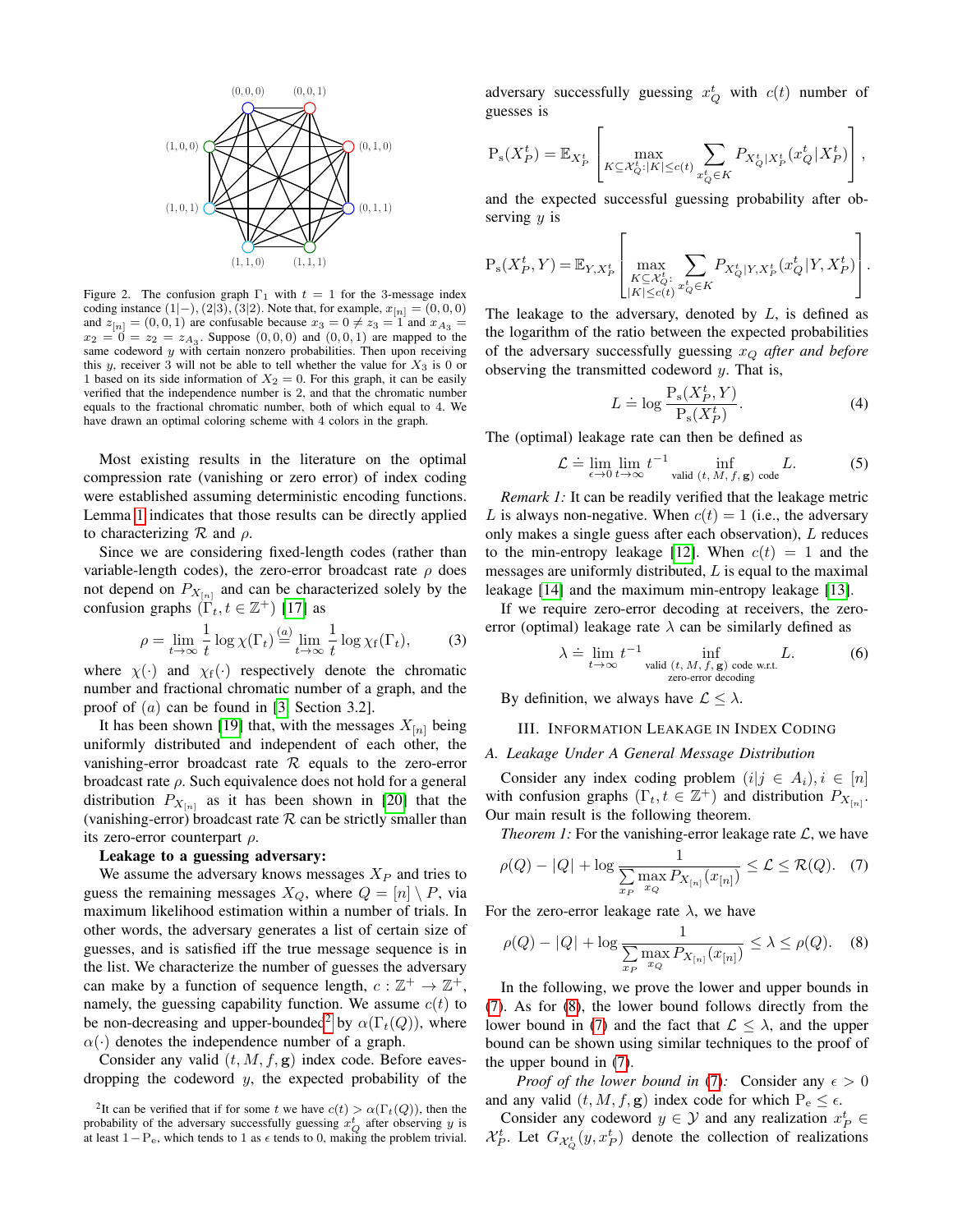$x_Q^t$  such that  $(y, x_P^t, x_Q^t)$  has nonzero probability, and for the event that  $x_{[n]}^t = (x_P^t, \dot{x}_Q^t)$  is the true message sequence tuple realization and  $y$  is the codeword realization, every receiver can correctly decode its requested message. That is,

$$
G_{\mathcal{X}_Q^t}(y, x_P^t) = \{ x_Q^t \in \mathcal{X}_Q^t : g_i(y, x_{A_i}^t) = x_i^t, \forall i \in [n] \}
$$

Then, we have

$$
\sum_{y,x_P^t} \sum_{x_Q^t \in G_{\mathcal{X}_Q^t}(y,x_P^t)} P_{Y,X_{[n]}^t}(y,x_P^t,x_Q^t)
$$
  
= 1 - P\_e \ge 1 - \epsilon. (9)

We also have

$$
|G_{\mathcal{X}_Q^t}(y, x_P^t)| \le \alpha(\Gamma_t(Q)),\tag{10}
$$

which can be shown by contradiction as follows. Assume there exists two different  $x_{[n]}^t, z_{[n]}^t \in \mathcal{X}_{[n]}^t$ , such that  $x_P^t =$  $z_P^t$ ,  $x_Q^t \in G_{\mathcal{X}_Q^t}(y, x_P^t), \ z_Q^t \in G_{\mathcal{X}_Q^t}(y, x_P^t), \ z_M^t$  and  $x_Q^t$  and  $z_Q^t$  are adjacent (i.e., confusable) in  $\Gamma_t(Q)$ . Hence, there exists some receiver  $i \in Q$  such that  $x_i^t \neq x_i^t$  and  $x_{A_i \cap Q}^t = z_{A_i \cap Q}^t$ . Then considering  $x_{[n]}^t$  and  $z_{[n]}^t$ , since they have the same realizations for messages in  $P$ , we have  $x_{A_i}^t = (x_{A_i \cap P}^t, x_{A_i \cap Q}^t) = (z_{A_i \cap P}^t, z_{A_i \cap Q}^t) = z_{A_i}^t$ . From the perspective of receiver  $i$ , upon receiving codeword  $y$  and observing side information  $x_{A_i}^t = z_{A_i}^t$ , it cannot tell whether the true sequence for message i is  $x_i^t$  or  $z_i^t$ . Therefore, with the transmitted codeword being y, either  $x_{[n]}^t$  or  $z_{[n]}^t$  being the true realization will lead to an erroneous decoding at receiver i, which contradicts the assumption that both  $x_Q^t$ and  $z_Q^t$  belong to  $G_{\mathcal{X}_Q^t}(y, x_P^t)$ . Therefore, any realizations  $x_Q^t, z_Q^t \in G_{\mathcal{X}_Q^t}(y, x_P^t)$  must be not confusable and thus not adjacent to each other in  $\Gamma_t(Q)$ . In other words, the vertex subset  $G_{\mathcal{X}_Q^t}(y, x_P^t) \subseteq V(\Gamma_t(Q))$  must be an independent set in  $\Gamma_t(Q)$  and thus its cardinality is upper bounded by the independence number of  $\Gamma_t(Q)$ .

We lower bound  $P_s(X_P^t, Y)$ , i.e., the adversary's expected successful guessing probability after observing  $Y$ , as

$$
\sum_{y,x_{P}^{t}} \max_{K \subseteq \mathcal{X}_{Q}^{t}:|K| \leq c(t)} \sum_{x_{Q}^{t} \in K} P_{Y,X_{[n]}^{t}}(y, x_{[n]}^{t})
$$
\n
$$
\geq \sum_{y,x_{P}^{t}} \max_{K \subseteq G_{\mathcal{X}_{Q}^{t}}(y,x_{P}^{t}):|K| \leq c(t)} \sum_{x_{Q}^{t} \in K} P_{Y,X_{[n]}^{t}}(y,x_{[n]}^{t})
$$
\n
$$
\geq \sum_{y,x_{P}^{t}} \frac{1}{|K \subseteq G_{\mathcal{X}_{Q}^{t}}(y,x_{P}^{t}):|K| = c(t)} - \frac{1}{|K \subseteq G_{\mathcal{X}_{Q}^{t}}(y,x_{P}^{t}):|K| = c(t)} - \frac{1}{|K \subseteq G_{\mathcal{X}_{Q}^{t}}(y,x_{P}^{t})|} \sum_{\substack{c(t) = -1}} \sum_{x_{Q}^{t} \in G_{\mathcal{X}_{Q}^{t}}(y,x_{P}^{t})} P_{Y,X_{[n]}^{t}}(y,x_{[n]}^{t})
$$
\n
$$
\stackrel{(a)}{=} \sum_{y,x_{P}^{t}} \frac{1}{|G_{\mathcal{X}_{Q}^{t}}(y,x_{P}^{t})|} \sum_{\substack{c(t) = -1}} \sum_{\substack{x_{Q}^{t} \in G_{\mathcal{X}_{Q}^{t}}(y,x_{P}^{t})}} P_{Y,X_{[n]}^{t}}(y,x_{[n]}^{t})
$$
\n
$$
= \sum_{y,x_{P}^{t}} \frac{c(t)^{-1}}{|G_{\mathcal{X}_{Q}^{t}}(y,x_{P}^{t})|} \sum_{x_{Q}^{t} \in G_{\mathcal{X}_{Q}^{t}}(y,x_{P}^{t})} P_{Y,X_{[n]}^{t}}(y,x_{[n]}^{t})
$$
\n
$$
\stackrel{(b)}{=} \frac{c(t)(1 - \epsilon)}{\alpha(\Gamma_{t}(Q))}, \qquad (11)
$$

where  $c(t)^{-} = \min\{c(t), |G_{\mathcal{X}_{Q}^{t}}(y, x_{P}^{t})|\}$ , and

- (a) follows from the fact that each  $x_Q^t \in G_{\mathcal{X}_Q^t}(y, x_P^t)$ appears in exactly  $\begin{pmatrix} |G_{\mathcal{X}_{Q}^{t}}(y,x_{P}^{t})-1| \\ 0 & 0 \end{pmatrix}$  $\begin{array}{ll}\n\binom{t}{Q} \binom{(y,x_P)-1}{-1} & \text{subsets} \quad \text{of} \\
\binom{t}{t} & -1 & \end{array}$  $G_{\mathcal{X}_{\scriptscriptstyle O}^t}(y,x_P^t)$  of size  $c(t)^-,$
- (b) follows from [\(9\)](#page-3-0), [\(10\)](#page-3-1), and that if  $c(t) \le$  $|G_{\mathcal{X}_{Q}^{t}}(y,x_{P}^{t})|,$  then  $\frac{c(t)^{-1}}{|G_{\mathcal{X}_{Q}^{t}}(y,x_{P}^{t})|}$  $\frac{c(t)^{-}}{|G_{\mathcal{X}_{Q}^{t}}(y,x_{P}^{t})|}$  =  $\frac{c(t)}{|G_{\mathcal{X}_{Q}^{t}}(y,x_{Q}^{t})|}$  $\frac{|\overrightarrow{G}_{\mathcal{X}_{Q}^{t}}(y,x_{P}^{t})|}{|\overrightarrow{G}_{\mathcal{X}_{Q}^{t}}(y,x_{P}^{t})|} \geq$  $\frac{c(t)}{\alpha(\Gamma_t(Q))}$ , otherwise we have  $c(t) > |G_{\mathcal{X}_Q^t}(y, x_P^t)|$  and thus  $\frac{c(t)^{-1}}{|G(t)|}$  $\frac{c(t)^{-1}}{|\overline{G_{\mathcal{X}_{Q}^{t}}(y,x_{P}^{t})|}} = 1 \ge \frac{c(t)}{\alpha(\Gamma_{t}(Q))}$ , where the inequality is due to the assumption that  $c(t) \leq \alpha(\Gamma_t(Q))$ .

<span id="page-3-1"></span><span id="page-3-0"></span>For bounding  $P_s(X_P^t)$ , consider any two disjoint subsets  $A, B \subseteq [n]$ . Note that any realization  $x_A^t$  can be explicitly denoted as  $(x_{A,1}, x_{A,2}, \ldots, x_{A,t})$ . We have

<span id="page-3-3"></span>
$$
\sum_{x_A^t} \max_{x_B^t} P_{X_{A\cup B}^t}(x_A^t, x_B^t)
$$
\n
$$
= \sum_{x_A^t} \max_{x_B^t} \prod_{j \in [t]} P_{X_{A\cup B}}(x_{A,j}, x_{B,j})
$$
\n
$$
= \left(\sum_{x_A} \max_{x_B} P_{X_{A\cup B}}(x_A, x_B)\right)^t, \tag{12}
$$

where the last equality can be shown via induction. Based on [\(11\)](#page-3-2) and [\(12\)](#page-3-3), we have

$$
\mathcal{L} \geq \lim_{\epsilon \to 0} \lim_{t \to \infty} \frac{1}{t} \log \frac{\frac{c(t)(1-\epsilon)}{\alpha(\Gamma_t(Q))}}{\sum_{x_P^t} \max_{K \subseteq \mathcal{X}_Q^t : |K| \leq c(t)} \sum_{x_Q^t \in K} P_{X_{[n]}^t}(x_{[n]}^t)}
$$
\n
$$
\geq \lim_{\epsilon \to 0} \lim_{t \to \infty} \frac{1}{t} \log \frac{\frac{c(t)(1-\epsilon)}{\alpha(\Gamma_t(Q))}}{c(t) \cdot \sum_{x_P^t} \max_{x_Q^t} P_{X_{[n]}^t}(x_{[n]}^t)}
$$
\n
$$
= \lim_{\epsilon \to 0} \lim_{t \to \infty} \frac{1}{t} \log \frac{\frac{(1-\epsilon)|V(\Gamma_t(Q))|}{\alpha(\Gamma_t(Q))} \cdot \frac{V(\Gamma_t(Q))|}{|V(\Gamma_t(Q))|}}{\sum_{x_P} \max_{x_Q} P_{X_{[n]}}(x_{[n]}))^t}
$$
\n
$$
\stackrel{(c)}{=} \lim_{t \to \infty} \frac{1}{t} \log \chi_f(\Gamma_t(Q)) + \log \frac{|\mathcal{X}|^{-|Q|}}{\sum_{x_P} \max_{x_Q} P_{X_{[n]}}(x_{[n]})},
$$
\n
$$
\stackrel{(d)}{=} \rho(Q) - |Q| + \log \frac{1}{\sum_{x_P} \max_{x_Q} P_{X_{[n]}}(x_{[n]})},
$$

where (c) follows from the fact that for any vertex-transitive graph  $G$ ,  $\chi_f(G) = |V(G)|/\alpha(G)$  [\[18,](#page-5-14) Proposition 3.1.1], and that any confusion graph for index coding is vertex-transitive [\[3,](#page-5-2) Section 11.4], and (d) follows from [\(3\)](#page-2-4).

*Proof of the upper bound in* [\(7\)](#page-2-2)*:* Consider any decoding error  $\epsilon > 0$ . Construct a deterministic encoding function f that maps messages  $X^t_{[n]}$  to codeword  $Y = (Y_1, Y_2)$ according to the following rules.

- 1) Codeword  $Y_1$  is generated from  $X_P^t$  according to some deterministic encoding function  $f_1 : \mathcal{X}^{t|P|} \rightarrow$  $\{1, 2, \ldots, |\mathcal{Y}_1|\}$  such that there exist some decoding functions  $g_i, i \in P$  allowing zero-error decoding for all receivers  $i \in P$  and that  $t^{-1} \log |\mathcal{Y}_1| = \rho(P)$ .
- <span id="page-3-2"></span>2) Codeword  $Y_2$  is generated from  $X_Q^t$  according to some deterministic encoding function  $f_2: \mathcal{X}^{t|Q|} \rightarrow$  $\{1, 2, \ldots, |\mathcal{Y}_2|\}$  such that there exist some decoding functions  $g_i, i \in Q$  allowing  $\epsilon$ -error decoding for all receivers  $i \in Q$  and that  $t^{-1} \log |\mathcal{Y}_2| = \mathcal{R}(Q)$ .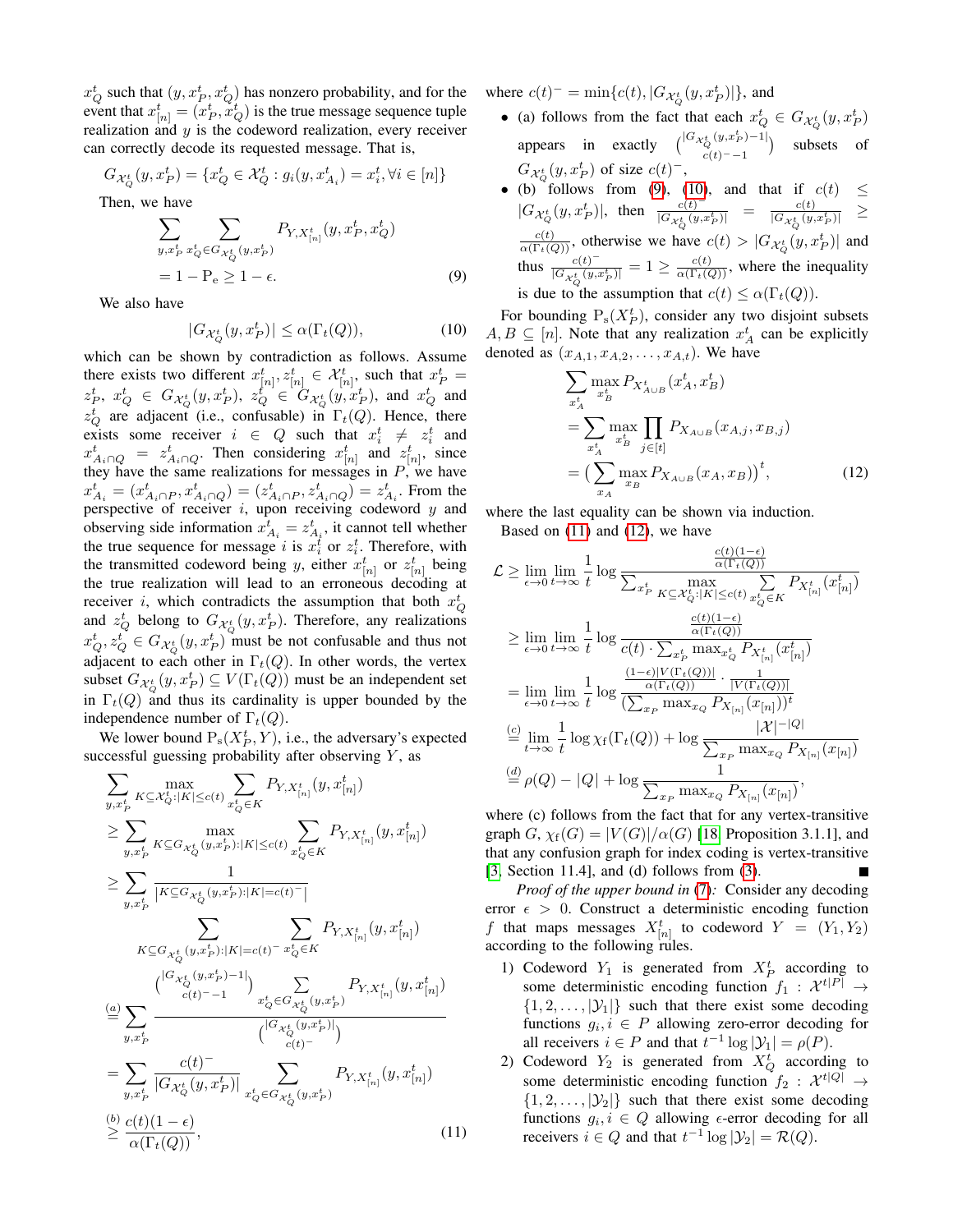Such encoding functions  $f_1$  and  $f_2$  exist for sufficiently large  $t$ . We further verify that the coding scheme described above leads to an average probability of error  $P_e$  no more than  $\epsilon$  and thus is valid. Note that  $f_1$  and  $f_2$  are all deterministic. Define  $B_{\mathcal{X}_{Q}^t}$  =  ${x_Q^t : \text{there exists some } i \in Q \text{ such that } g_i(f_2(x_Q^t)) \neq x_i^t}.$ That is,  $B_{\mathcal{X}_{Q}^{t}}$  denotes the set of  $x_{Q}^{t}$  for which there is at least one receiver  $i \in Q$  that decodes erroneously. We have

$$
\epsilon \ge \sum_{x_Q^t \in B_{\mathcal{X}_Q^t}} P_{X_Q^t}(x_Q^t). \tag{13}
$$

Hence, we have

$$
P_e = \sum_{x_P^t} \sum_{x_Q^t \in B_{X_Q^t}} P_{X_{[n]}^t}(x_{[n]}^t)
$$
  
= 
$$
\sum_{x_Q^t \in B_{X_Q^t}} P_{X_Q^t}(x_Q^t) \sum_{x_P^t} P_{X_P^t | X_Q^t}(x_P^t | x_Q^t)
$$
  
= 
$$
\sum_{x_Q^t \in B_{X_Q^t}} P_{X_Q^t}(x_Q^t) \cdot 1 \le \epsilon,
$$

where the last inequality follows from [\(13\)](#page-4-0). Now we have shown that the proposed coding scheme is valid.

The optimal leakage rate is upper bounded by the rate of the information leakage of the proposed coding scheme as  $\epsilon$  goes to 0. Let  $P_{Y,X_{[n]}^t}$  denote the joint distribution of  $Y = (Y_1, Y_2)$  and  $X_{[n]}^t$  according to the proposed coding scheme. For any  $x_P^t \in \mathcal{X}_P^t$  and  $y_2 \in \mathcal{Y}_2$ , define

$$
\mathcal{X}_Q^t(x_P^t, y_2) = \{ x_Q^t \in \mathcal{X}_Q^t : P_{Y_2, X_{[n]}^t}(y_2, x_P^t, x_Q^t) > 0 \},\
$$

Then we have

$$
\mathcal{L} \leq \lim_{\epsilon \to 0} \lim_{t \to \infty} \frac{1}{t} \log \frac{\sum\limits_{\substack{x_{r}^{t}, \\ y_{1},y_{2} \mid K \mid \leq c(t)}}^{\text{max}} \sum\limits_{\substack{x_{r}^{t} \mid K \subseteq \mathcal{X}_{Q}^{t}: \\ \text{max}}^{\text{max}} \sum\limits_{\substack{x_{r}^{t} \mid K \subseteq \mathcal{X}_{Q}^{t}: \\ \text{max}}^{\text{max}}} \sum\limits_{\substack{x_{r}^{t} \mid K \subseteq \mathcal{X}_{Q}^{t}: \\ \text{max}^{\text{max}}^{\text{max}}}} \sum\limits_{\substack{x_{r}^{t} \mid K \subseteq \mathcal{X}_{Q}^{t}: \\ \text{max}^{\text{max}}^{\text{max}} \mid K \subseteq \mathcal{X}_{Q}^{t}: \\ \text{max}^{\text{max}}^{\text{max}} \sum\limits_{\substack{x_{r}^{t} \mid K \subseteq \mathcal{X}_{Q}^{t}: \\ \text{max}^{\text{max}}^{\text{max}}} \sum\limits_{\substack{x_{r}^{t} \mid K \subseteq \mathcal{X}_{Q}^{t}: \\ \text{max}^{\text{max}}^{\text{max}} \mid K \subseteq \mathcal{X}_{Q}^{t}: \\ \text{max}^{\text{max}}^{\text{max}} \sum\limits_{\substack{x_{r}^{t} \mid K \subseteq \mathcal{X}_{Q}^{t}: \\ \text{max}^{\text{max}}^{\text{max}} \mid K \subseteq \mathcal{X}_{Q}^{t}: \\ \text{min}^{\text{max}}^{\text{max}} \sum\limits_{\substack{x_{r}^{t} \mid K \subseteq \mathcal{X}_{Q}^{t}: \\ \text{max}^{\text{max}}^{\text{max}} \mid K \subseteq \mathcal{X}_{Q}^{t}: \\ \text{max}^{\text{max}}^{\text{max}} \sum\limits_{\substack{x_{r}^{t} \mid K \subseteq \mathcal{X}_{Q}^{t}: \\ \text{max}^{\text{max}}^{\text{max}} \mid K \subseteq \mathcal{X}_{Q}^{t}: \\ \text{max}^{\text{max}}^{\text{max}} \mid K \subseteq \mathcal{X}_{Q}^{t}: \\ \text{max}^{\text{max}}^{\text{max}}^{\text{max}} \sum\limits_{\substack{x_{r}^{t} \mid K \mid K \mid K \mid K \mid K \mid K \mid}} \sum\
$$

where (a) follows from the definition of  $\mathcal{X}_Q^t(x_P^t, y_2)$  and the fact that  $Y_1$  is a deterministic function of  $X_P^t$  and  $Y_2$ is a deterministic function of  $X_Q^t$ , and (b) follows from  $\mathcal{X}_Q^t(x_P^t, y_2) \subseteq \mathcal{X}_Q^t.$ 

*Remark 2:* An interesting observation is that the bounds in Theorem [1](#page-2-5) is independent of the guessing capability function  $c(t)$ . Whether  $\mathcal L$  and  $\lambda$  depend on  $c(t)$  remains unclear.

The upper and lower bounds in Theorem [1](#page-2-5) do not match

in general, as shown in the following example.

Consider the 4-message index coding problem  $(1|4), (2|3), (3|2), (4|1),$  where the messages are binary and independent of each other with  $P_{X_1}(0) = 1/4$  and  $P_{X_1}(1) = 3/4$ , and  $X_2$ ,  $X_3$ , and  $X_4$  all follow a uniform distribution. Consider an adversary knowing  $X_P = X_4$  as side information, and thus  $Q = \{1, 2, 3\}$ . The broadcast rate for the subproblem induced by  $Q$  has been previously found [\[20\]](#page-5-16) to be  $\mathcal{R}(Q) = 3 - \frac{3}{4} \log 3$ . By Theorem [1,](#page-2-5) the leakage rate  $\mathcal L$  is upper bounded by  $\mathcal R(Q)$ , and lower bounded as

<span id="page-4-0"></span>
$$
\mathcal{L} \ge \rho(Q) - |Q| + \log \frac{1}{\sum_{x_P} \max_{x_Q} P_{X_{[n]}}(x_{[n]})}
$$
  
= 2 - 3 + log  $\frac{1}{3/32 + 3/32}$  = 3 - log 3.

Note that  $\rho(Q) = 2$  can be easily verified (for example, see [\[3,](#page-5-2) Section 8.6]). For the zero-error leakage rate  $\lambda$ , by [\(8\)](#page-2-3) in Theorem [1,](#page-2-5) we have

$$
3 - \log 3 \le \lambda \le 2.
$$

#### *B. Leakage Under A Uniform Message Distribution*

In most existing works for index coding, the messages  $X_{[n]}$ are assumed to be uniformly distributed and thus independent of each other. In such cases, Theorem [1](#page-2-5) simplifies to the following corollary.

*Corollary 1:* If  $P_{X_{[n]}}$  follows a uniform distribution, then

<span id="page-4-1"></span>
$$
\mathcal{L} = \lambda = \mathcal{R}(Q) = \rho(Q). \tag{14}
$$

*Proof:* We have

$$
\rho(Q) - |Q| + \log \frac{1}{\sum_{x_P} \max_{x_Q} P_{X_{[n]}}(x_{[n]})}
$$
  
=  $\rho(Q) - |Q| + \log \frac{1}{|\mathcal{X}|^{t|P|} \cdot (1/|\mathcal{X}|^{tn})}$   
=  $\rho(Q) = \mathcal{R}(Q),$ 

where the last equality follows from the fact that the vanishing-error and zero-error broadcast rates are equal when messages are uniformly distributed [\[19\]](#page-5-15). Combining Theorem [1](#page-2-5) and the above result yields [\(14\)](#page-4-1).  $\blacksquare$ 

*Remark 3:* Even though we have established the equivalence between the leakage and broadcast rates under uniform message distribution, a computable single-letter characterization of the value in [\(14\)](#page-4-1) is unknown. Nevertheless, the equivalence between the leakage and broadcast rates means that the extensive results on the broadcast rate of index coding established in the literature (such as single-letter lower and upper bounds, explicit characterization for special cases, and structural properties) can be directly used to determine or bound the leakage rate.

*Remark 4:* As the leakage rate in [\(14\)](#page-4-1) can be achieved by the proposed coding scheme in the achievability proof of Theorem [1,](#page-2-5) for any index coding instance with uniform message distribution satisfying  $\mathcal{R} = \mathcal{R}(P) + \mathcal{R}(Q)$  (or equivalently,  $\rho = \rho(P) + \rho(Q)$ , we know that the broadcast rate and leakage rate can be simultaneously achieved by some deterministic index code.